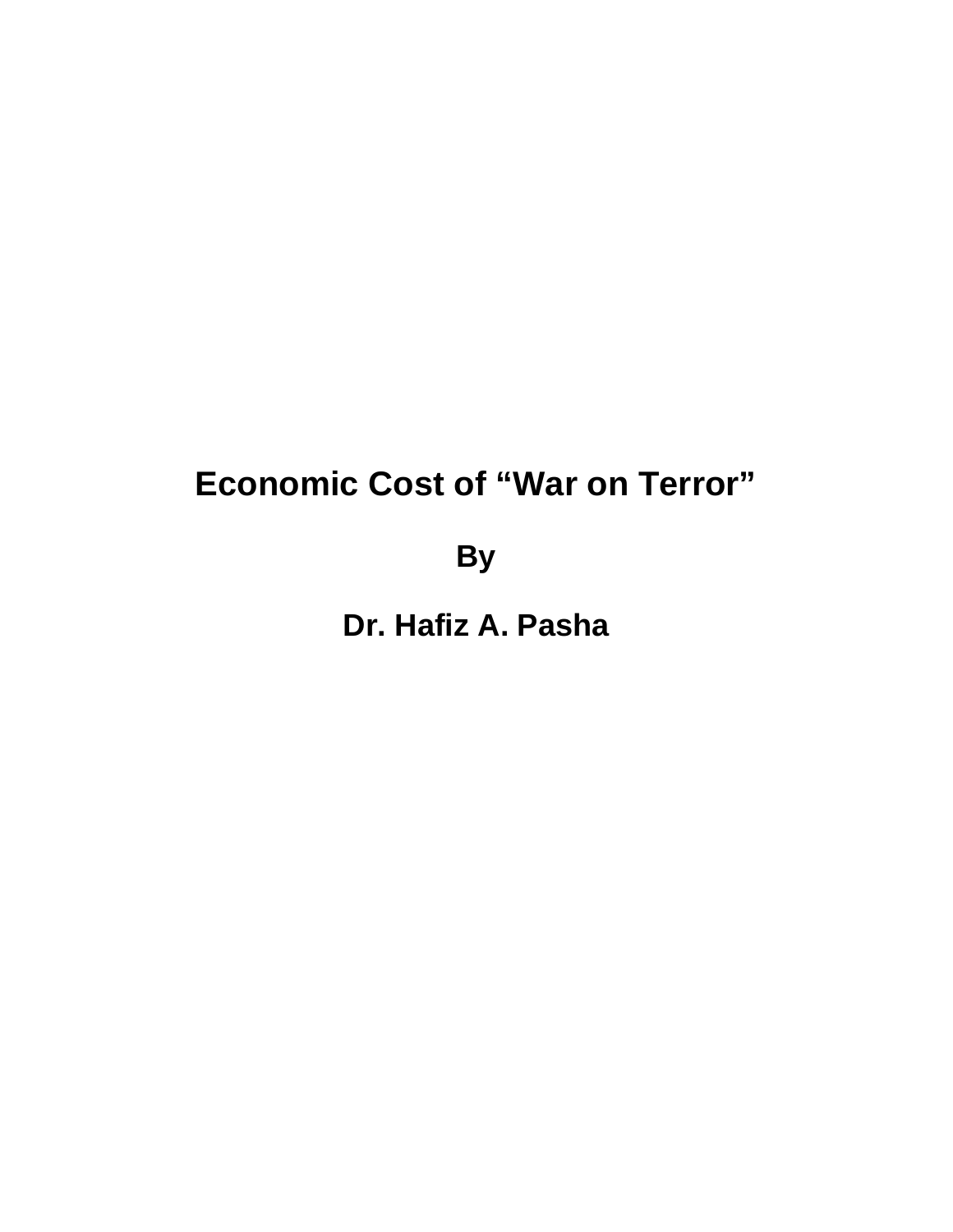## **Table of Contents**

|                                                                | Page No.       |
|----------------------------------------------------------------|----------------|
| 1. Economic Cost of The 'War On Terror'                        | 1              |
| 2. Benefits of Participation in the 'War on Terror'            | 1              |
| 3. The Incidence of Terrorism                                  | 2              |
| 4. Government Estimates of Costs of Terrorism                  | 4              |
| 5. Typology of Costs                                           | 6              |
| 5.1. Costs to Local Economies                                  | 6              |
| 5.2. Costs of Greater Uncertainty and Risk Perceptions         | 6              |
| 5.3. Higher Transaction Costs                                  | $\overline{7}$ |
| 5.4. Psychological Costs                                       | $\overline{7}$ |
| 6. Direct Costs                                                | $\overline{7}$ |
| 7. Indirect Costs                                              | 10             |
| 7.1. Costs to Local Economies                                  | 10             |
| 8. Policy Recommendations                                      | 14             |
| <b>List of Tables and Boxes</b>                                |                |
| Table 2.1 US Funding to Pakistan since 2001                    | 2              |
| Table 3.1 Nature and Incidence of Attacks in 2008              | 3              |
| Table 3.2 Major Acts of Terrorism in 2008                      | 4              |
| Table 3.3 Terrorist and Other Attacks from 2005 to 2008        | 4              |
| Table 4.1 Costs of 'War On Terror' to Pakistan                 | 5              |
| Table 6.1 Defence Expenditure and Expenditure on Law and Order | 8              |
| Table 7.1 GDP and Sectoral Growth Trends in NWFP and Pakistan  | 10             |
| Table 7.2 Employment Trends in NWFP and Pakistan               | 11             |
| <b>Box 1 Direct Costs of Terrorism</b>                         | 9              |
| Box 2 Indirect Costs of Terrorism                              | 14             |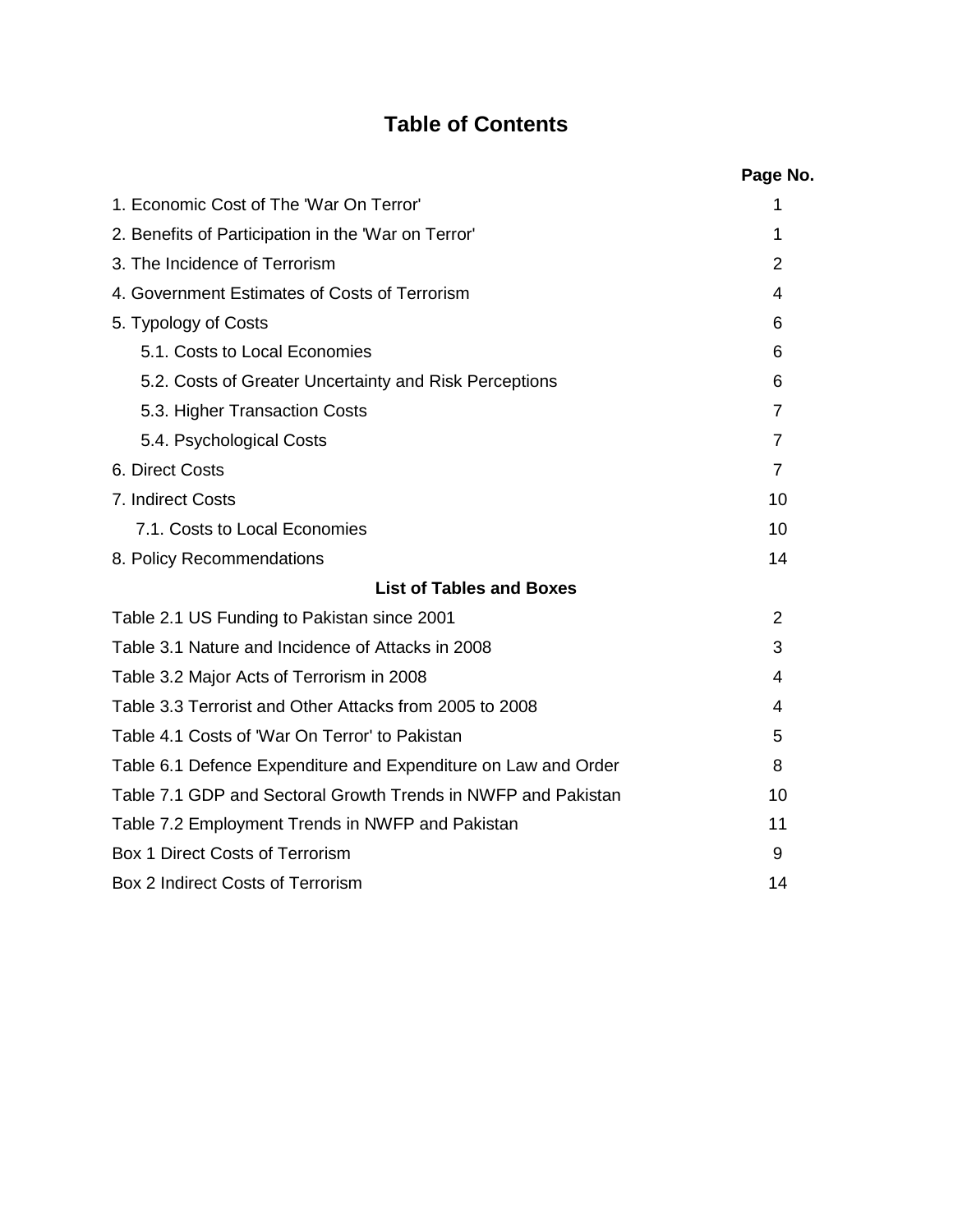This paper answers what has been the economic cost to the country of participating in the global 'War on Terror' since 2001 which has led to the rise of insurgency and terrorism inside Pakistan?

## **1. Economic Cost of The 'War On Terror'**

Until recently, the focus on the "War on Terror" was largely on highlighting the benefits in terms of increased support from the international community, especially the USA. But increasingly there is concern that the costs of participation are rising exponentially and leading to severe dislocation of economic activity and unacceptably high losses of life and property. In this section we attempt to quantify the net costs of terrorism. Conceptually, these costs can be classified into a number of categories, largely depending on their nature (direct and indirect) and on the time period examined (immediate, medium-term or long-term). Those costs that are short run are more clearly identifiable and potentially less difficult to measure. Estimates covering longer periods of time and focused mainly on indirect costs require numerous assumptions concerning counter factuals and hence are on less firm ground.

### **2. Benefits of Participation in the 'War on Terror'**

The decision to participate in the 'War on Terror' did lead to a major outpouring of international support to Pakistan. In 2001 Pakistan was emerging from a tough stabilization program with the IMF which in the process of reducing macroeconomic imbalances had, more or less, 'suffocated' the process of growth. Per capita income was stagnant and there been a substantial increase in unemployment and poverty. Foreign exchange resources were scarce and at the beginning of FY 2001-02, foreign reserves stood at \$ 3,231 million, enough only to finance three months of imports of good and services.

Participation in the war effort led to a substantial increase in the inflow of concessional assistance, especially in the form of grants from the USA. As shown in Table 2.1, since 2001-02 Pakistan has cumulatively received \$ 12.2 billion funding from the USA. This has consisted primarily (almost 70 percent), of reimbursement for the costs incurred by the military in counterterrorism operations in the North of the country. Development and economic assistance has aggregated to \$ 3.2 billion during the period. Therefore, the direct contribution to the growth process in the country has been limited. However, the overall assistance, including the funding of military operations (mostly incurred in local currency), contributed to a rapid buildup in the foreign exchange reserves of the country. These reserves increased to \$ 12,389 million by the end of 2003-04.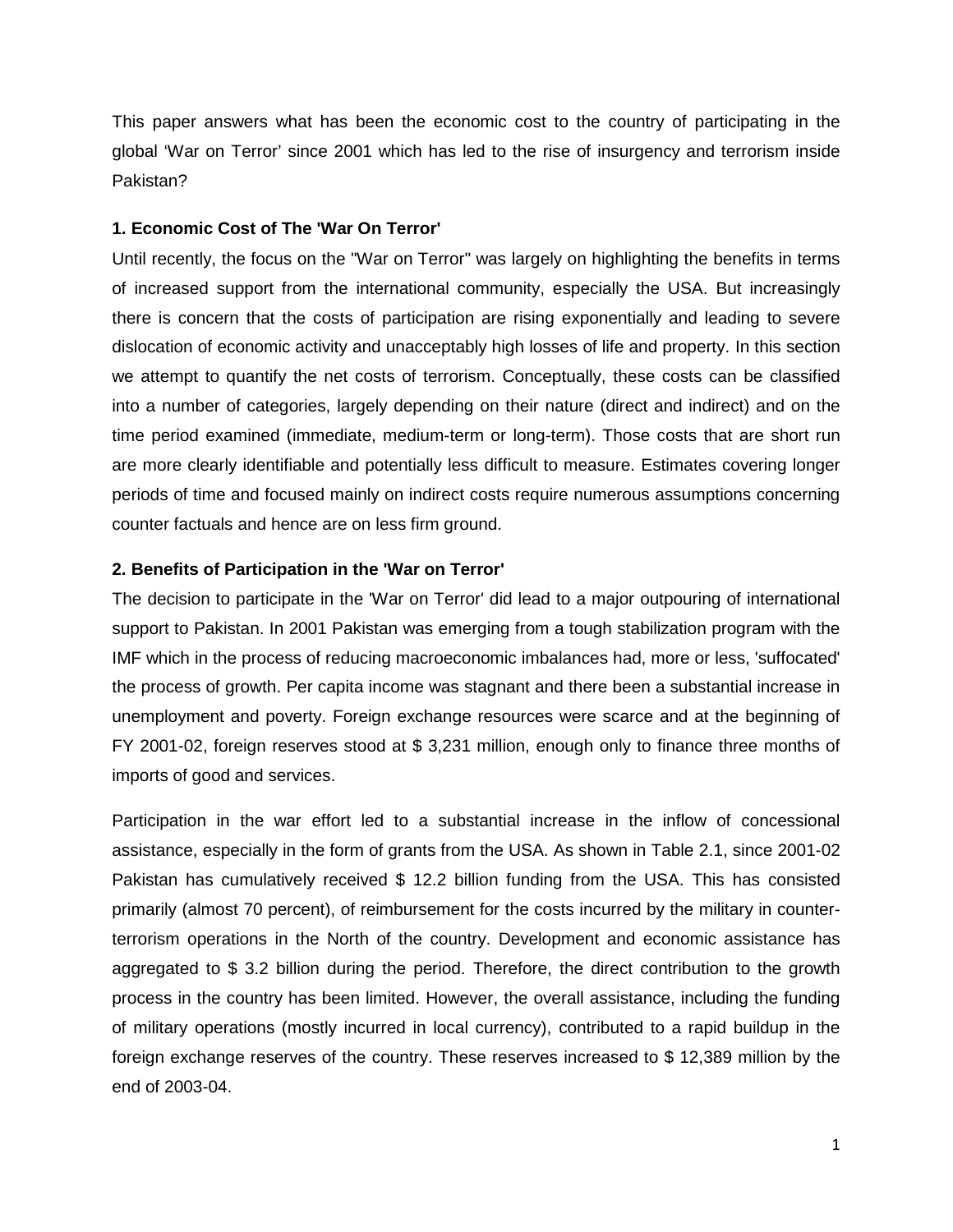| TABLE 2.1<br><b>US FUNDING TO PAKISTAN SINCE 2001</b> |         |         |         |         |         |         |         |                   |
|-------------------------------------------------------|---------|---------|---------|---------|---------|---------|---------|-------------------|
|                                                       |         |         |         |         |         |         |         | [\$ million]      |
| <b>Purpose</b>                                        | 2001-02 | 2002-03 | 2003-04 | 2004-05 | 2005-06 | 2006-07 | 2007-08 | <b>Cumulative</b> |
| Military                                              | 1465    | 1473    | 782     | 1273    | 1218    | 1095    | 1387    | 8694              |
| Law Enforcement                                       | 100     | 32      | 36      | 40      | 46      | 31      | 31      | 318               |
| Development & Economic                                | 665     | 258     | 304     | 405     | 677     | 442     | 445     | 3194              |
| <b>Diplomacy</b>                                      | 3       | 4       |         | 6       | 9       | 9       |         | 39                |
| Total                                                 | 2232    | 1767    | 1129    | 1724    | 1951    | 1578    | 1866    | 12245             |

The consequence was not only the alleviation of the foreign exchange constraint to growth but also the associated rapid expansion in money supply this led to a precipitous fall in interest rates and stimulated aggregate demand in the economy. The economy went back, after a long time, on to the path of rapid growth from 2003-04 onwards, averaging a GDP growth rate almost of 7 percent.

But the large inflows of aid, alongwith higher remittances and, more recently, foreign direct investment, led to symptoms of 'Dutch Disease' in the Pakistani economy. The currency appreciated in real terms which promoted import-based consumption-led growth. By 2006-07, the process of rapid growth was beginning to look increasingly unsustainable, with the current account deficit in the balance of payments reaching 5 percent of the GDP. Following the sharp increase in oil prices, Pakistan found itself confronted with a full-blown financial crisis in 2007- 08. This will lead to the plummeting of the growth rate to less than 3 percent in 2008-09. Increasingly, the benefits of participation in the 'War on Terror' appear to have been declining and temporary in character. These benefits have largely been frittered away in rising consumption levels, especially of the richer sections of Pakistani society.

## **3. The Incidence of Terrorism**

We turn to the costs, which hinge on the level of incidence of the acts of terrorism in the country. The trend in the number and incidence of these acts is also a basic indicator of the success of the counter-terrorism strategy.

The Pakistan Security Report prepared by the Pakistan Institute of Peace Studies (PIPS) quantifies carefully the incidence of terrorism in the country on the basis of day-to-day monitoring of the national and local print and electronic media. The estimated number of attacks in 2008 alongwith the numbers killed and injured is given in Table 3.1. Bulk of the incidents were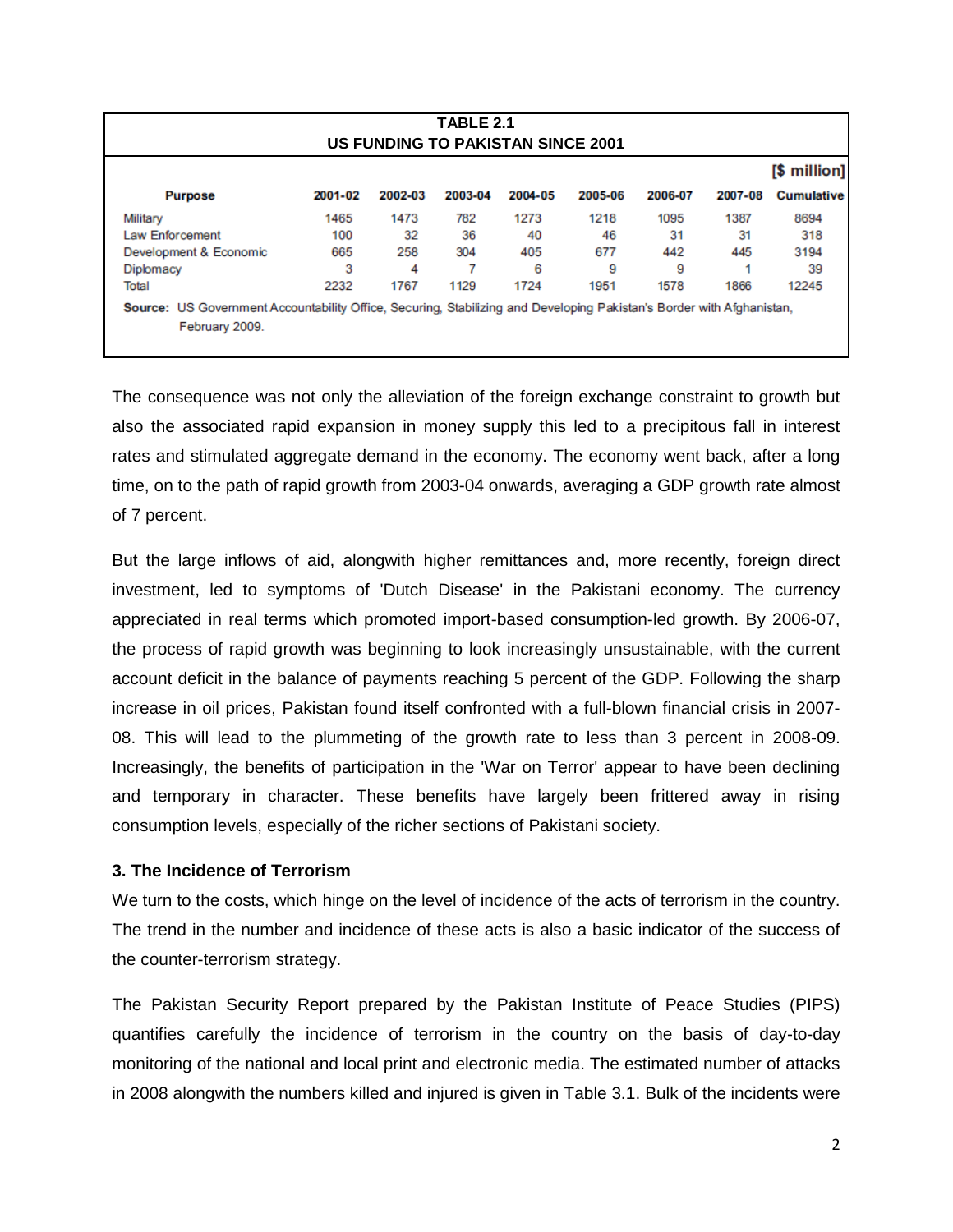in the nature of terrorist attacks in 2008. An estimated 2267 people were killed in these attacks and 4,558 were injured. In addition, 'operational attacks' (security force's operations against terrorists) have led to 3182 deaths and 2267 injured (mostly 'collateral' damage). According to some estimates, missile attacks by US drones have killed almost 1,000 innocent civilians in 2008.

| <b>Attacks/Clashes</b>                           | <b>Number of Incidents</b> | Killed | <b>Injured</b> |
|--------------------------------------------------|----------------------------|--------|----------------|
| <b>Terrorist attacks</b>                         | 2148                       | 2267   | 4558           |
| Operational attacks                              | ۰                          | 3182   | 2267           |
| Clashes between security forces<br>and militants | 95                         | 655    | 557            |
| Political violence                               | 88                         | 162    | 419            |
| Inter-tribe sectarian clashes                    | 55                         | 395    | 207            |
| Total                                            |                            | 6661   | 8008           |

The highest number of attacks were reported in NWFP at 1009, followed by Balochistan at 682 and the Tribal Areas at 385. As many as 35 attacks took place in Punjab, 25 in Sindh, 7 in Islamabad and 4 in Azad Kashmir. The major attacks in 2008 in which more than 25 people lost their lives are listed in Table 3.2. The striking conclusion is that these 'mega-attacks' have occurred throughout the country including in high-security locations like the capital city, Islamabad. Such major acts of terrorism disproportionately magnify general perceptions of risk throughout the country and demonstrate the lack of success of counter-terrorism efforts to date.

One of the most devastating incidents, widely publicized in both the national and international media, was the bombing of the Marriott Hotel in Islamabad on the 20th September 2008, which claimed 80 lives and injured 230 people, alongwith extensive damage to property and vehicles. Other events which have left an indelible mark on peoples minds include the attack on FIA headquarters in Lahore on 11 March, on Pakistan Ordinance Factory in WahCantt on 21 August, on a Tribal Jirga in FATA on 10th October and on a PPP Rally in ParachinarKhurram Agency, on the Sri Lankan cricket team in Lahore on March 3, 2009, and on a police academy on March 31, 2009. The people of Pakistan were earlier shocked by the assassination of Mohtarma Benazir Bhutto in Rawalpindi by a terrorist, which shook the foundations of the country and led to a carnage of violence and destruction. Ms. Bhutto was assassinated on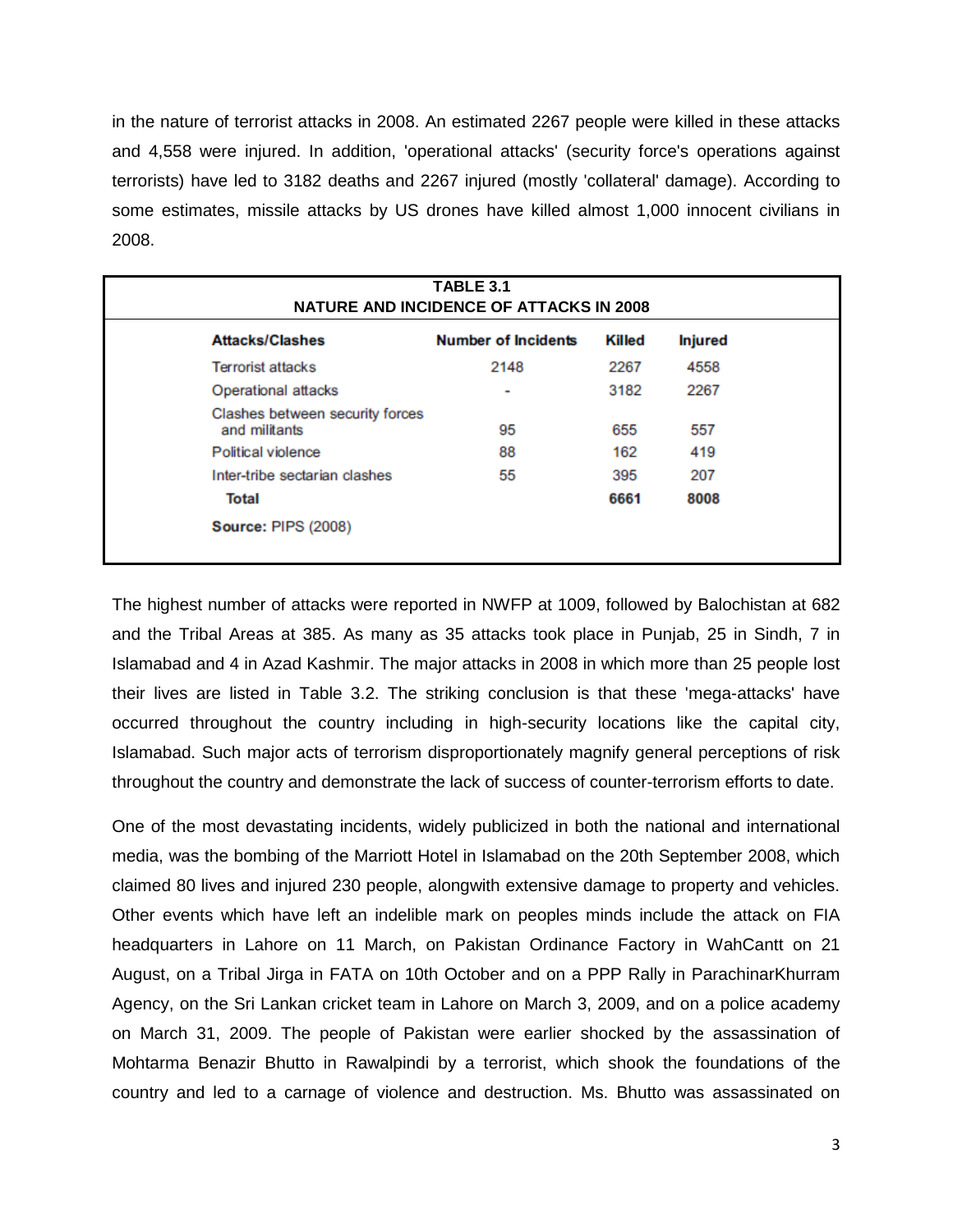December 27.

| <b>TABLE 3.2</b><br><b>MAJOR ACTS OF TERRORISM IN 2008</b> |                            |                       |                   |                |  |  |  |  |
|------------------------------------------------------------|----------------------------|-----------------------|-------------------|----------------|--|--|--|--|
| <b>Date</b>                                                | <b>Place</b>               | <b>Target</b>         | <b>Casualties</b> | <b>Injured</b> |  |  |  |  |
| <b>NWFP</b>                                                |                            |                       |                   |                |  |  |  |  |
| 9 February                                                 | Shabqadar, Charsada        | <b>ANP's Rally</b>    | 31                | 51             |  |  |  |  |
| 29 February                                                | Swat                       | Funeral               | 50                | 80             |  |  |  |  |
| 2 March                                                    | Dara Adamkhel              | Peace Jirga           | 53                | 56             |  |  |  |  |
| 19 August                                                  | D.I. Khan                  | Shia Gathering        | 33                | 54             |  |  |  |  |
| 6 September                                                | Budh Beer, Peshawer        | <b>Police Station</b> | 39                | 80             |  |  |  |  |
| 28 December                                                | Shalbandai, Buner          | <b>Girls School</b>   | 44                | 19             |  |  |  |  |
|                                                            |                            | PUNJAB                |                   |                |  |  |  |  |
| 10 January                                                 | GPO, Lahore                | Police                | 27                | 70             |  |  |  |  |
| 11 March                                                   | Lahore                     | <b>FIA HQ</b>         | 31                | 217            |  |  |  |  |
| 21 August                                                  | <b>Wah Cantt</b>           | <b>POF</b>            | 85                | 109            |  |  |  |  |
| 6 October                                                  | <b>Bhakkar</b>             | <b>MNA</b> meeting    | 26                | 62             |  |  |  |  |
|                                                            |                            | <b>FATA</b>           |                   |                |  |  |  |  |
| 16 February                                                | Parachinar, Khurram Agency | <b>PPP Rally</b>      | 51                | 93             |  |  |  |  |
| 10 October                                                 | Khadeezai, Orakzai Agency  | <b>Tribal Jirga</b>   | 120               | 200            |  |  |  |  |
| 6 November                                                 | <b>Bajaur Agency</b>       | <b>Tribal Jirga</b>   | 25                | 50             |  |  |  |  |
|                                                            |                            | <b>ISLAMABAD</b>      |                   |                |  |  |  |  |
| 6 July                                                     | Islamabad                  | Police                | 25                | 54             |  |  |  |  |
| 20 September                                               | Islamabad                  | <b>Marriott Hotel</b> | 80                | 230            |  |  |  |  |
| <b>Source: PIPS (2008).</b>                                |                            |                       |                   |                |  |  |  |  |

The inescapable conclusion from Table 3.3 is that the incidence of terrorism is increasingly exponentially in Pakistan. These estimates indicate that the costs of terrorism are rising very rapidly in the country due not only to the increasing number but also because of the rising intensity and widespread nature of this activity.

| <b>TABLE 3.3</b><br><b>TERRORIST AND OTHER ATTACKS FROM 2005 TO 2008</b> |                      |            |                      |            |                |            |  |
|--------------------------------------------------------------------------|----------------------|------------|----------------------|------------|----------------|------------|--|
| Years                                                                    | <b>Total Attacks</b> | % Increase | <b>Number Killed</b> | % Increase | Number Injured | % Increase |  |
| 2005                                                                     | 254                  |            | 216                  |            | 571            |            |  |
| 2006                                                                     | 675                  | 159        | 907                  | 320        | 1543           | 170        |  |
| 2007                                                                     | 1503                 | 129        | 3448                 | 280        | 5353           | 247        |  |
| 2008                                                                     | 2386                 | 59         | 6661                 | 93         | 8008           | 50         |  |

## **4. Government Estimates of Costs of Terrorism**

The Ministry of Finance of the GOP has prepared estimates of the cost of the 'War on Terror' to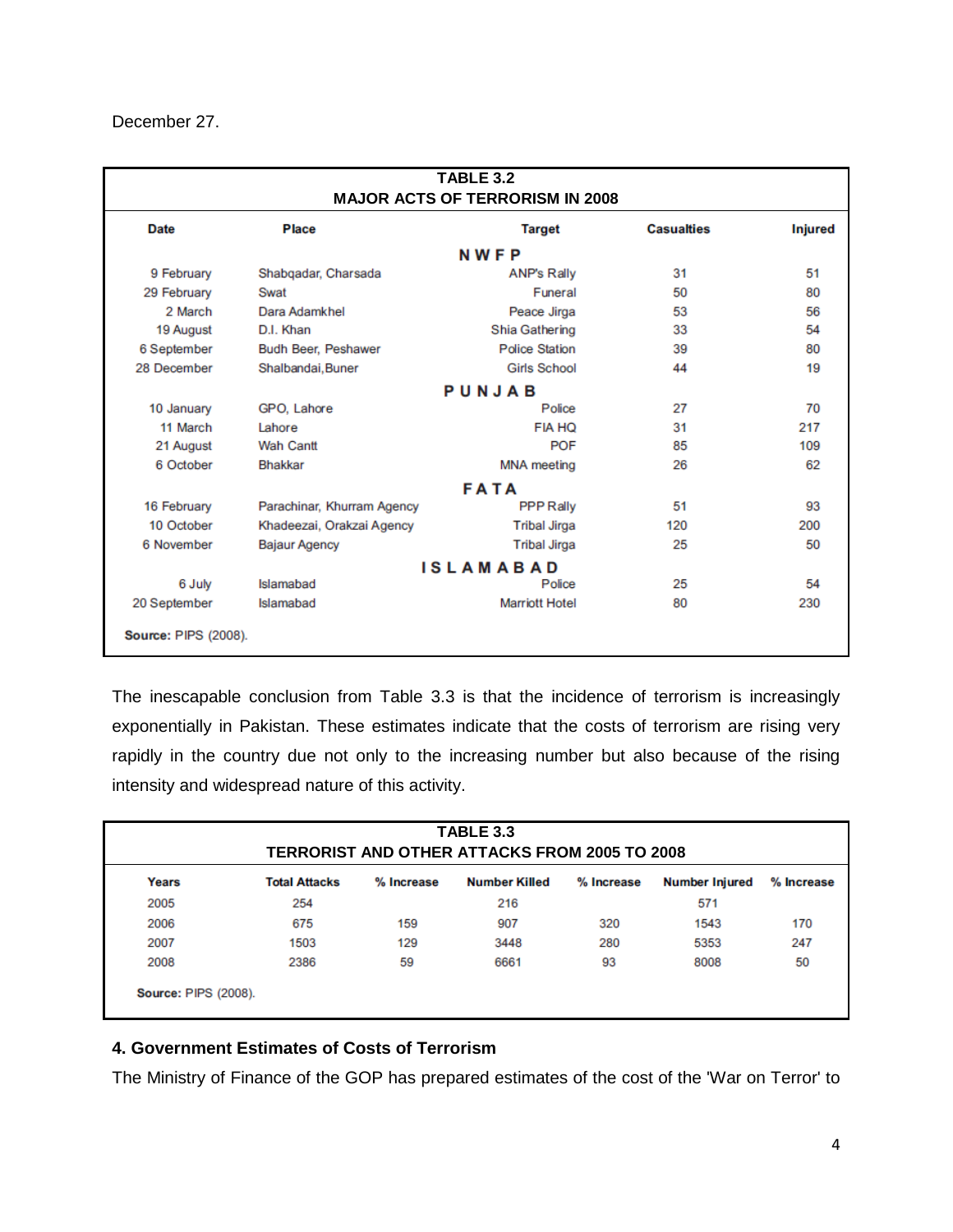Pakistan in the PRSP-II document. The following indirect costs have been identified in addition to the direct costs:

- I. Delay in implementation of development projects in affected areas, like NWFP and FATA, leading to cost overruns. (Increasing uncertainty leading to capital flight and affecting FDI.
- II. Slowing down of domestic economic activity.
- III. Excessive increase in the country's credit risk, making borrowing very expensive.
- IV. Increased unemployment in affected regions.
- V. Costs of displacement of local population.

According to Table 4.1 above, costs of the 'War on Terror' are expected to approach Rs 678 billion (approximately \$8.4 billion) in 2008-09, equivalent to over 5 percent of the projected GDP. Indirect costs on account of loss of exports, foreign investment, industrial output, etc, represent bulk of the costs, with a share of over 83 percent. Cumulatively, according to government the cumulative cost of the 'War on Terror' since 2004-05 is \$ 31.4 billion, substantially in excess of the flow of concessional assistance estimated at about \$ 1.7 billion annually, but this will still remain substantially less than the costs of the 'War on Terror'.

| TABLE 4.1<br><b>COSTS OF 'WAR ON TERROR' TO PAKISTAN</b> |         |         |         |         |              |                                           |  |
|----------------------------------------------------------|---------|---------|---------|---------|--------------|-------------------------------------------|--|
|                                                          | 2004-05 | 2005-06 | 2006-07 | 2007-08 | $2008 - 09a$ | [Rs billion]<br><b>Growth Rate</b><br>(%) |  |
| Direct Cost (Rs Billion)                                 | 67.1    | 78.1    | 82.5    | 108.5   | 114.0        | 14.1                                      |  |
| Indirect Cost <sup>*</sup> (Rs Billion)                  | 192.0   | 222.7   | 278.4   | 375.8   | 563.8        | 30.9                                      |  |
| Total (Rs Billion)                                       | 259.1   | 300.8   | 360.9   | 484.4   | 677.8        | 27.2                                      |  |
| Total (\$ Billion)                                       | 4365    | 5025    | 5752    | 7744    | 8368         | 17.7                                      |  |
| % of GDP                                                 | 4.0     | 3.9     | 4.1     | 4.6     | 5.1          |                                           |  |

The government estimates reveal very rapid growth in costs of over 27 percent per annum since 2004-05. This is consistent with the sharply rising incidence of attacks highlighted in the previous section. But in the absence of a detailed technical statement it is difficult to judge the reliability of the government estimate of the magnitude of the costs.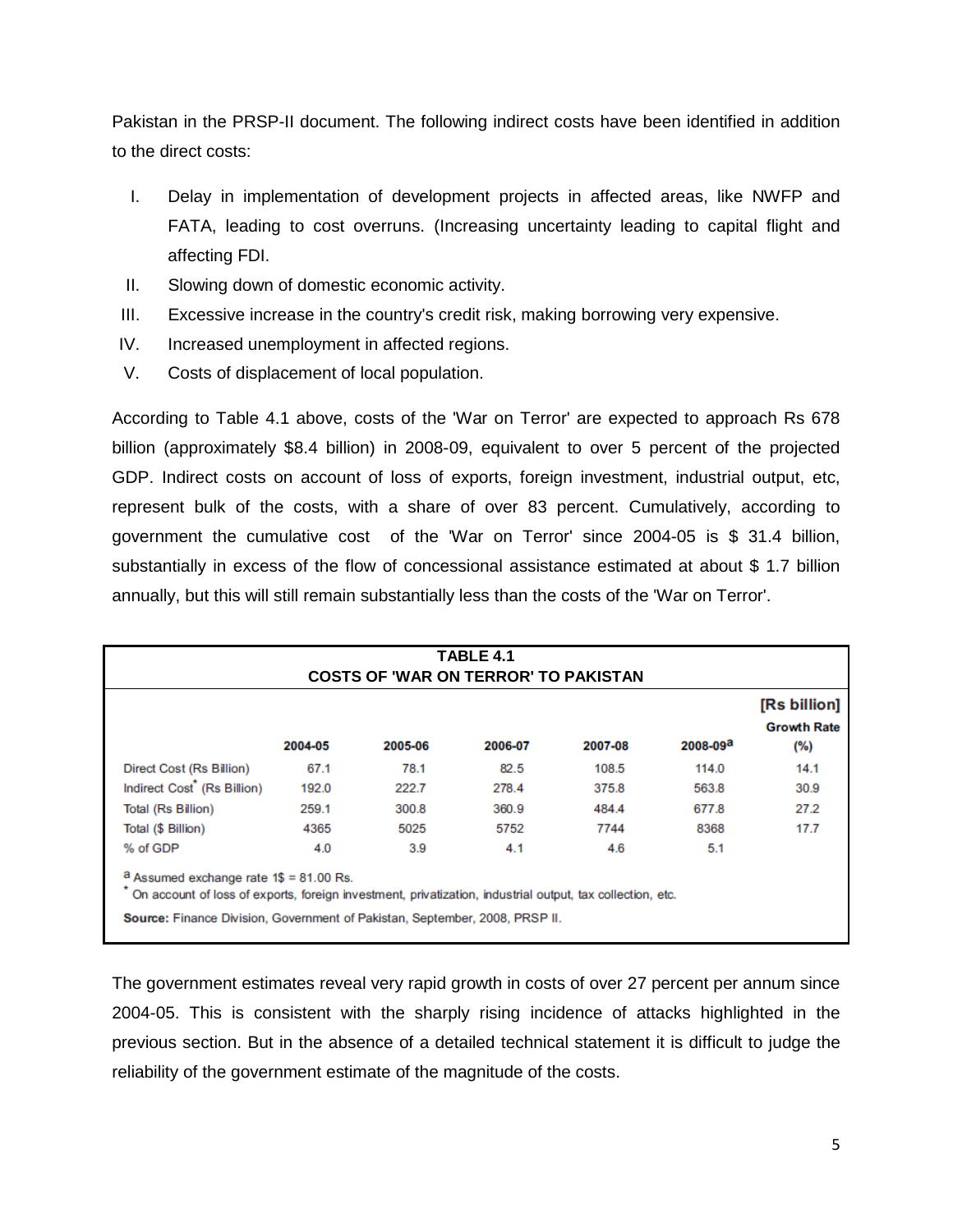The literature is replete with attempts at quantification of the costs of the 9/11 terrorist attacks on the US economy. [See Chan (2002), The Milken Institute (2004), J. Brauer (2002), Warshawsky (2001)] According to the Institute for Analysis of Global Security [2003] the total cost was \$244 billion, with the share of direct and indirect costs being 44 percent and 56 percent respectively. This is equivalent to about 2.5 percent of the US GDP in 2001. If the loss in stock market wealth is included, then the costs rise substantially. A recent book by Bruce Reidel puts the cost of 9/11 for the US economy at over 1 trillion. According to the Milken Institute if losses to the global stock markets are included, the costs approach \$2 trillion.

## **5. Typology of Costs**

Costs of terrorism, as highlighted above, are both direct and indirect as well as of a short-term and more long-term nature. [See Saxton Report of US Congress (2002), Looney (2002), Frey, Luchinger and Stutzer (2007), Paul Krugman (2004)]

Direct costs include the following:

- (i) Value of human lives lost or of injuries
- (ii) Value of property or infrastructure destroyed or damaged
- (iii) Costs of enhanced spending on security.

Here, the major conceptual issue relates to the valuation of the human cost, either in terms of loss of life or of injuries. In order to avoid controversy over any assumed value, we simply compute the cost as the (potential or actual) compensation due to affected families as per a prescribed government formula (if available).

Indirect costs are diverse in nature and include the following:

**5.1 Costs to Local Economies:** Areas which are severely impacted by terrorism, like NWFP and FATA, are likely to experience dislocation of economic activity resulting in loss of output and employment. In addition, due to the heightened sense of insecurity, loss of livelihood, and damage to shelter, terrorism may lead to internally displaced persons (IDPs) on whom costs will need to be incurred in the form of relief and rehabilitation.

**5.2 Costs of Greater Uncertainty and Risk Perceptions:** The first cost incurred is in terms of lost investment, both foreign and domestic, due to heightened risk perceptions, especially arising from 'mega-attacks' like the assassination of Mohtarma Benazir Bhutto and the bombing of Marriott Hotel, both of which have happened within the last eighteen months. The enhanced uncertainty may also be reflected in decline in share market capitalization. In addition, travel and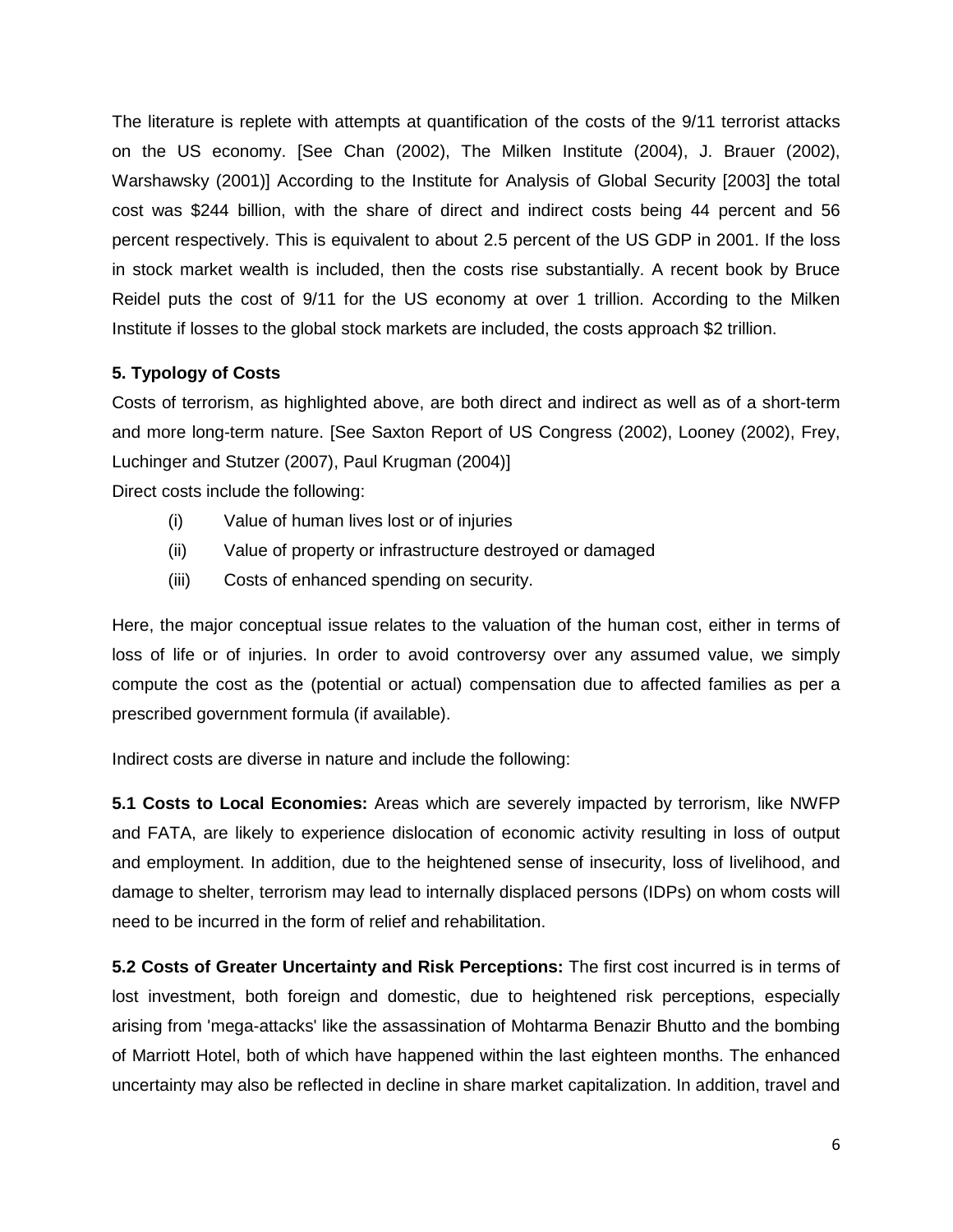tourism to the country is likely to be adversely affected leading to decline in associated services by hotels, restaurants, tourist guides, transport operators, etc. Finally, an important category of costs relates to the higher costs of insurance premia for coverage against acts of terrorism.

**5.3 Higher Transaction Costs:** These costs are associated with delays in the movement of goods and consignments. Firms may also incur costs of higher inventories to avoid the possibility of disruption in supplies. In addition there are enhanced time costs, arising, for example, at airports due to greater security checks, immigration restrictions, etc.

**5.4 Psychological Costs:** These are relatively hard to measure costs of terrorism like added anxiety, stress and even mental disorders.

In attempting a quantification of the costs, deliberate effort has been made to keep the estimates on the conservative side for the latest year, 2007-08. For this year, the counter-factual in the case of direct costs is the projection of the trend observed up to 2000-01 while in the case of indirect costs the counter-factual assumed is the projection of trend estimated up to 2006-07.

## **6. Direct Costs**

Starting with the damage to human lives and property, as mentioned above, we focus only on the cost of compensation for loss of life or injury. The Prime Minister has announced a compensation formula to affected families following the WaliBagh suicide attack on October 3, 2008 of Rs 300,000 per deceased and Rs 100,000 per injured person. Given the number killed and injured in 2008, as shown in Table 2, the total potential compensation cost is estimated at about Rs 3 billion. This is, of course, a low estimate compared to the present value of the lifetime income stream lost either due to death or injury.

As far as the damage to property and infrastructure is concerned, no systematic data is available except for 'mega attacks' like the bombing of the Marriott Hotel, in which case the renovation cost is estimated at over Rs 500 million. Also, an inventory has been made of the damage caused by the riots following the assassination of Mohtarma Benazir Bhutto. A notional estimate of loss of property due to terrorist attacks can be made as about Rs 1 million per person killed. This is equivalent to about one sixth of the damage per person killed in a high value property bombing like Marriott hotel. Accordingly the loss of property and infrastructure due to attacks in 2008 is approximately Rs 8 billion.

Turning next to expenditure on security, defence expenditure has been higher because of the need to place the armed forces at the Western borders and for undertaking counter-terrorism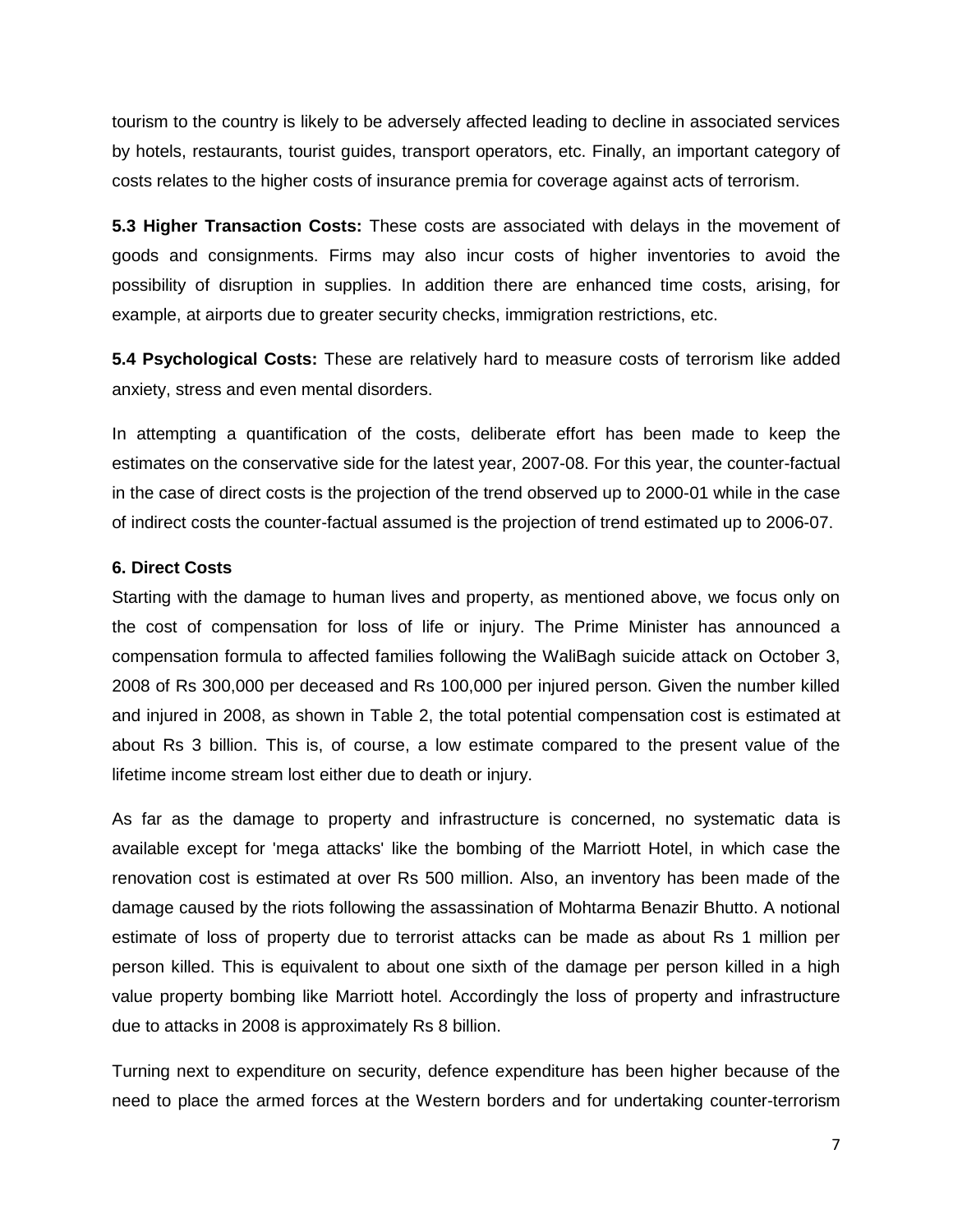operations especially in the North. This is demonstrated by the numbers in Table 6.1. Between 1993-94 and 1999-2000 there was a gradual drop in real current defence expenditure (at 1999- 2000 prices) of about 2 percent per annum. From 2001-02 onwards, at the time of the onset of the 'War on Terror', the trend in real defence expenditure is one of positive growth of over 5.5 percent per annum. It appears that defence expenditure is about 62 percent higher than what it would have been in the absence of the 'War on Terror'. This implies that at current prices the cost of engaging in the war in 2007-08 is Rs 109 billion. This, of course, does not include the cost of acquisition of specialized military equipment for the war, on which no information is available. As such, the overall cost is understated. The upward pressure on defence expenditure is highlighted by the fact that in recent years actual expenditure has consistently exceeded budget estimates.

| TABLE 6.1<br>DEFENCE EXPENDITURE* AND EXPENDITURE ON LAW AND ORDER**                                 |                                                                       |                                    |                           |                      |                                    |                           |  |
|------------------------------------------------------------------------------------------------------|-----------------------------------------------------------------------|------------------------------------|---------------------------|----------------------|------------------------------------|---------------------------|--|
|                                                                                                      |                                                                       |                                    |                           |                      |                                    | [Rs billion]              |  |
|                                                                                                      | <b>Defence Expenditure</b><br><b>Expenditure on Law and Order</b>     |                                    |                           |                      |                                    |                           |  |
| Years                                                                                                | at current<br>prices                                                  | at constant<br>prices <sup>a</sup> | <b>Growth Rate</b><br>(%) | at current<br>prices | at constant<br>prices <sup>a</sup> | <b>Growth Rate</b><br>(%) |  |
| 1993-94                                                                                              | 91.8                                                                  | 171.3                              |                           | 5.6                  | 10.4                               |                           |  |
| 1994-95                                                                                              | 104.5                                                                 | 161.8                              | $-5.5$                    | 7.4                  | 11.5                               | 10.0                      |  |
| 1995-96                                                                                              | 119.7                                                                 | 156.9                              | $-3.0$                    | 9.5                  | 12.5                               | 8.8                       |  |
| 1996-97                                                                                              | 127.4                                                                 | 158.7                              | 1.1                       | 11.0                 | 13.7                               | 9.5                       |  |
| 1997-98                                                                                              | 136.2                                                                 | 161.4                              | 1.7                       | 11.9                 | 14.1                               | 3.1                       |  |
| 1998-99                                                                                              | 143.5                                                                 | 159.8                              | $-1.0$                    | 13.2                 | 14.7                               | 4.2                       |  |
| 1999-2000                                                                                            | 150.4                                                                 | 150.4                              | $-5.9$                    | 15.6                 | 15.6                               | 6.1                       |  |
| 2000-01                                                                                              | 131.2                                                                 | 125.7                              | $-16.4$                   | 17.5                 | 16.8                               | 7.7                       |  |
| 2001-02                                                                                              | 149.3                                                                 | 138.1                              | 9.9                       | 19.5                 | 18.0                               | 7.1                       |  |
| 2002-03                                                                                              | 159.7                                                                 | 144.8                              | 4.9                       | 23.7                 | 21.5                               | 19.4                      |  |
| 2003-04                                                                                              | 184.9                                                                 | 158.3                              | 9.3                       | 32.1                 | 27.5                               | 27.9                      |  |
| 2004-05                                                                                              | 211.7                                                                 | 165.8                              | 4.7                       | 35.5                 | 27.8                               | 1.1                       |  |
| 2005-06                                                                                              | 241.1                                                                 | 176.4                              | 6.4                       | 46.7                 | 34.2                               | 23.0                      |  |
| 2006-07                                                                                              | 277.3                                                                 | 188.3                              | 6.7                       | 57.1                 | 38.8                               | 13.4                      |  |
| 2007-08                                                                                              | 297.0                                                                 | 184.1                              | $-2.2$                    | 65.0b                | 40.3                               | 3.9                       |  |
| by federal government.<br>by provincial governments.<br>a of 1999-2000.<br><b>b</b> budget estimate. | Source: MoF, Pakistan Economic Survey.<br>FBS, Statistical Year Book. |                                    |                           |                      |                                    |                           |  |

Turning to expenditure on law and order and public safety by provincial governments, primarily on police, we also observe a distinct change in the trend after 2001-02, as shown in Table 6.1. Prior to 2001-02, the trend growth rate in real law and order expenditure was 7 percent, which doubled to 14 percent after 2001-02. It thus appears that law and order expenditure is higher by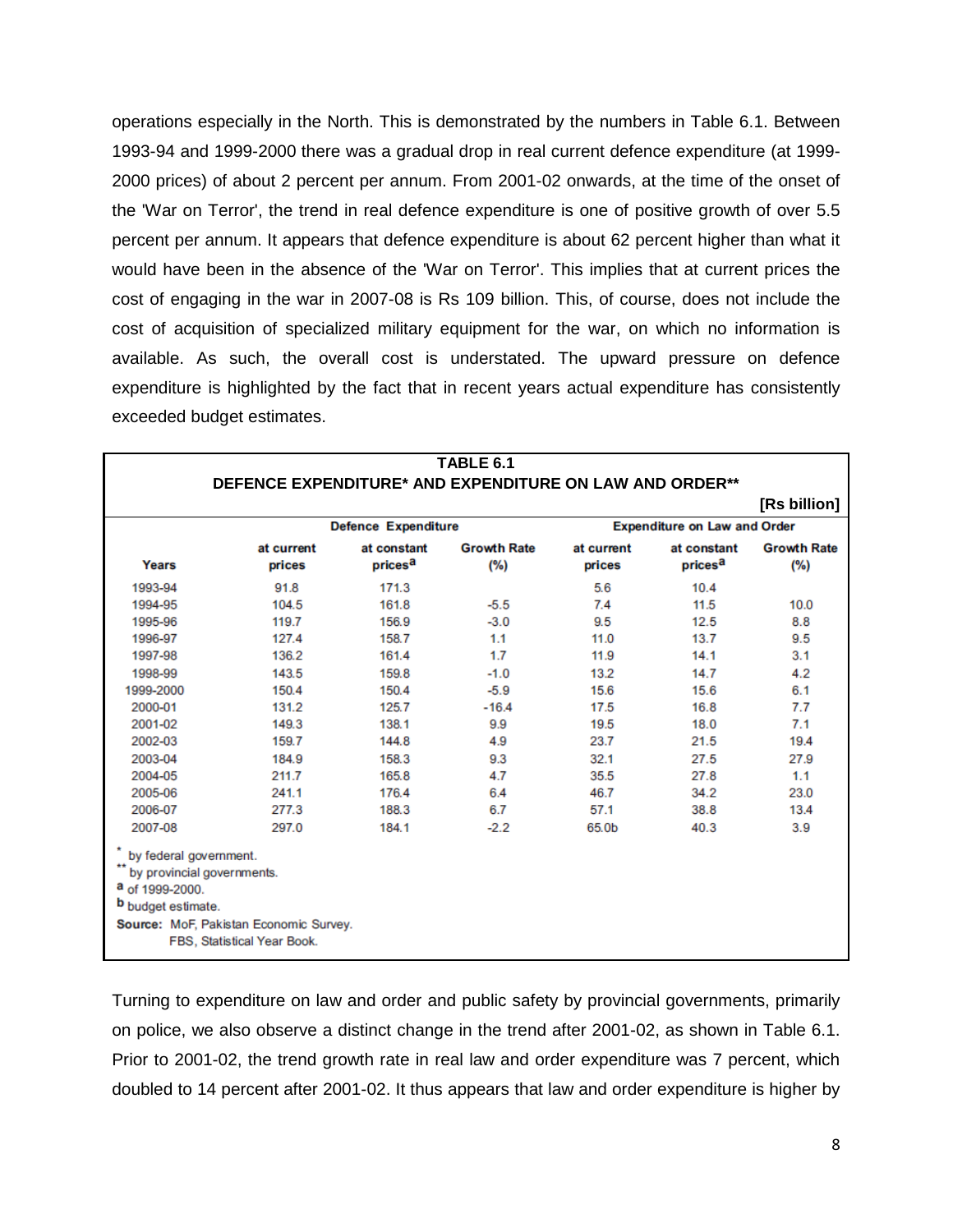about 48 percent in the presence of the 'War on Terror' than it would have been without the war. This implies a higher cost of Rs 21 billion in 2007-08. Here again, no provision is made for higher expenditure on special equipment for police. However, the faster increase in police expenditure in recent years may also be due to a general deterioration in the law and order situation not necessarily linked to rising levels of terrorism in the country. Given the deteriorating situation, the government of NWFP has increased the police budget by 28 percent in the current financial year. Actual expenditure may be even higher, Higher costs of operations of paramilitary forces, intelligence agencies like ISI and FIA have not been estimated due to lack of data.

Another aspect of enhanced security is the development of private security arrangements in the country. There has, in fact, been a mushroom growth in this service in recent years. According to an informal survey carried out by the newspaper, Daily Times, the number of men employed by private security companies in

Lahore is about 50 percent more than the number of policemen stationed in the city. The enactment of the Private Security Companies Regulation and Control Ordinance by the Punjab government in 2002 has facilitated the establishment of such companies, of which there are

over 200 alone in Lahore. Currently it is estimated that there are over 30,000 security guards in Lahore and probably over 200,000 in the country. With the total cost (wages plus overheads) per guard of about Rs 7,000 per month, the total cost of private security services is estimated at Rs

| BOX <sub>1</sub>                                 |                       |
|--------------------------------------------------|-----------------------|
| DIRECT COSTS OF TERRORISM                        |                       |
|                                                  | [Rs in Billion]       |
| • (Potential) costs of compensation to victims   | з                     |
| • Costs of damage to property and infrastructure | 8                     |
| • Higher costs of defence                        | 109                   |
| • Higher costs of police                         | 21                    |
| • Higher cost of private security                | 8                     |
| <b>Total Direct Cost</b>                         | 149                   |
| <b>SAY</b>                                       | <b>Rs 150 Billion</b> |
|                                                  |                       |

16.8 billion. We assume that about half, or Rs 8 billion, is attributable to the 'War on Terror'.

Overall, a summary of the direct costs of terrorism is presented in Box 1.

Despite the conservative and incomplete nature of these estimates, they work out to be significantly greater than government's estimate of direct costs in 2007-08 of about Rs 109 billion.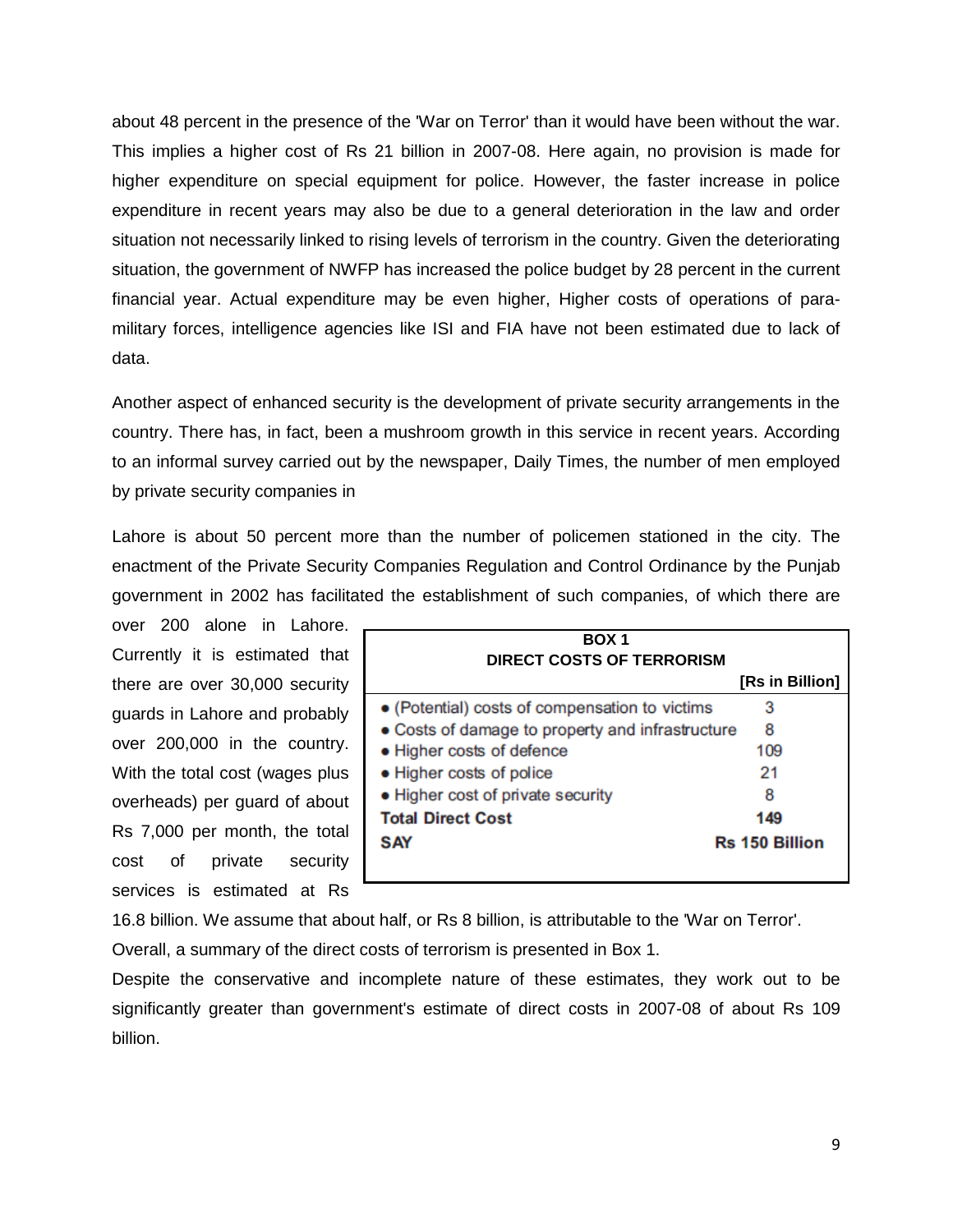## **7. Indirect Costs**

We first take up the impact of the war on terror on local economies.

## **7.1 Costs to Local Economies**

The local economies in the Pakistani context are NWFP and FATA, where bulk of the terrorist attacks have occurred and where military operations (including the drone attacks) are concentrated. The shares of the two regions in the national population, according to the 1998 Census, are 13.4 percent and 2.4 percent respectively.

Estimates of the Gross Regional Product of NWFP have been made by the World Bank [2006] upto 2004-05. No such estimates are available for FATA. Table 7.1 gives a comparison of the

growth trends in the regional and national economies. Some interesting conclusions emerge from the table. It appears that in immediate aftermath of the war, there was actually greater buoyancy in the NWFP economy due to the 'war multiplier' of an enlarged military presence and the stimulus provided to services like transport in the process of supplies to the NATO

| TABLE 7.1<br><b>GDP AND SECTORAL GROWTH TRENDS</b><br>IN NWFP AND PAKISTAN |                                                                                                                            |                          |         |  |  |  |
|----------------------------------------------------------------------------|----------------------------------------------------------------------------------------------------------------------------|--------------------------|---------|--|--|--|
|                                                                            |                                                                                                                            |                          | [%]     |  |  |  |
|                                                                            | 1995-96<br>to<br>2000-01                                                                                                   | 2001-02<br>to<br>2003-04 | 2004-05 |  |  |  |
| GDP                                                                        |                                                                                                                            |                          |         |  |  |  |
| <b>NWFPa</b>                                                               | 2.8                                                                                                                        | 6.8                      | 6.2     |  |  |  |
| Pakistan                                                                   | 3.5                                                                                                                        | 4.8                      | 8.6     |  |  |  |
| <b>NWFP Sectoral Growth</b>                                                |                                                                                                                            |                          |         |  |  |  |
| Agriculture                                                                | 3.5                                                                                                                        | 3.4                      | 2.9     |  |  |  |
| Industry                                                                   | 1.8                                                                                                                        | 7.5                      | 10.2    |  |  |  |
| Services                                                                   | 3.0                                                                                                                        | $7.9*$                   | 5.7     |  |  |  |
| wholesale and retail trade.<br>Source: World Bank (2006).                  | fast growth in transport and communications, public administration,<br>a share of NWFP in national GDP is 9.6% in 2004-05. |                          |         |  |  |  |

forces in Afghanistan. Consequently, between 2001-02 and 2003-04, the regional growth rate approached 7 percent. However, as the incidence of acts of terrorism increased, especially in Peshawar, and military operations became more intense and widespread, there has been much greater dislocation of economic activity. In 2004-05, the differential in the growth rates of Pakistan as a whole and NWFP in particular was almost 2½ percentage points. By now, it has probably exceeded 3 percentage points.

Employment trends can be extracted from the Labor Force Surveys and are presented in Table 7.2 These trends confirm the initial impetus to the NWFP followed more recently by falling employment, with over 100,000 persons losing jobs in 2006-07. Even though data is not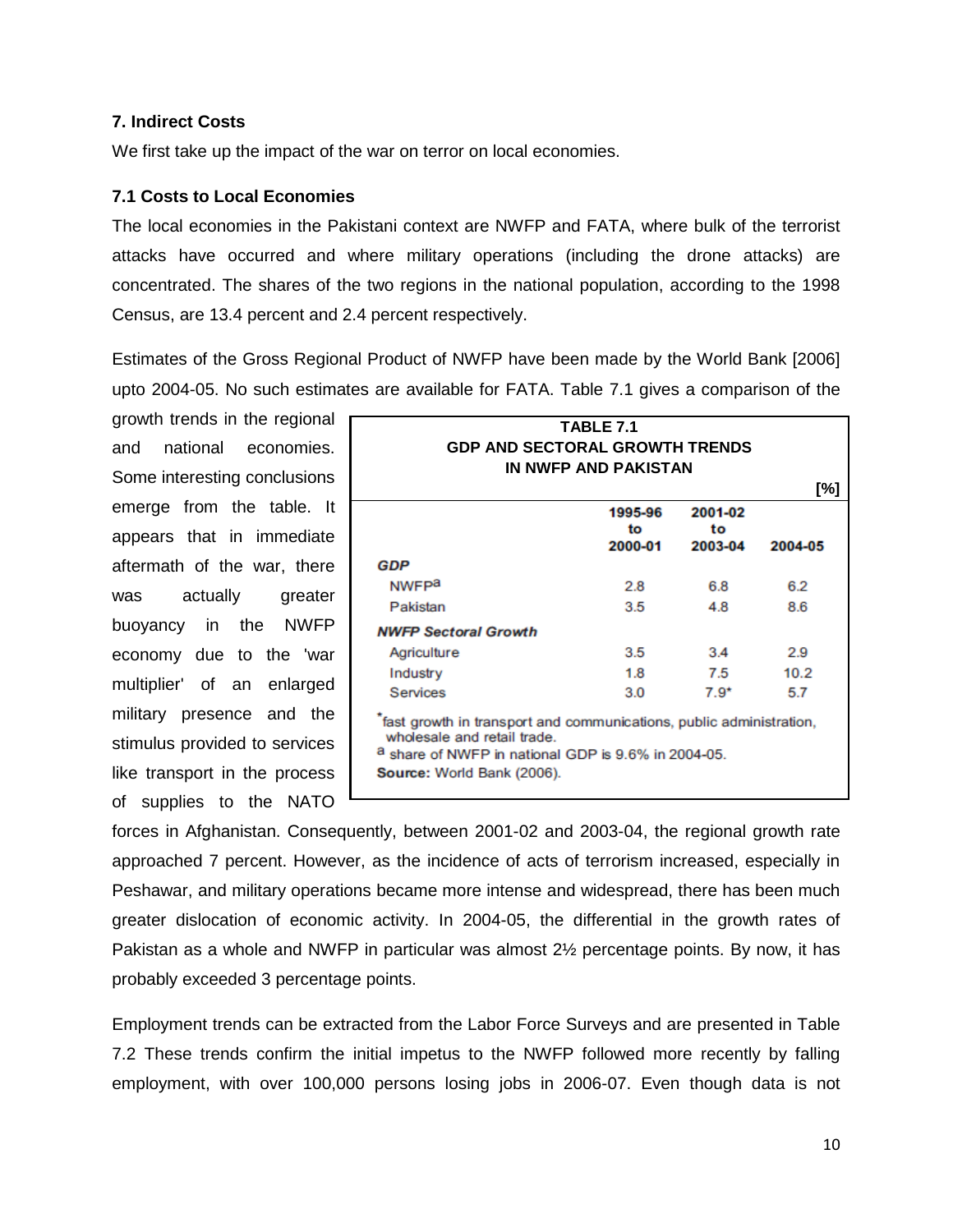available on FATA it is likely that there has been a massive displacement of economic activity from the region.

We estimate that the growth rate of the NWFP economy has been about 3 percentage points less than the national economy in recent years. This implies that in 2007-08, the growth rate of NWFP was less than 3 percent and, in 2008-09, the regional economy is likely to exhibit little or no growth. Given that NWFP accounts for about 10 percent of the national GDP, the implication is that the cost of lower growth in the local economy due to the 'War on Terror' is about 0.3 percent of Pakistan's GDP,

equivalent to Rs 31 billion in 2007-08. We notionally add about 30 percent to this cost to incorporate the impact on the economy of FATA. Therefore, the indirect cost on local economies of the 'War on Terror' is estimated at about Rs 40 billion.

|         | <b>TABLE 7.2</b><br><b>EMPLOYMENT TRENDS IN NWFP AND PAKISTAN</b> |                                  |                             |                                  |  |  |  |  |
|---------|-------------------------------------------------------------------|----------------------------------|-----------------------------|----------------------------------|--|--|--|--|
|         |                                                                   | <b>NWFP</b>                      | <b>PAKISTAN</b>             |                                  |  |  |  |  |
|         | <b>Employment</b><br>(000s)                                       | <b>Annual</b><br>Growth Rate (%) | <b>Employment</b><br>(000s) | <b>Annual</b><br>Growth Rate (%) |  |  |  |  |
| 2001-02 | 3851                                                              |                                  | 51262                       |                                  |  |  |  |  |
| 2003-04 | 4193                                                              | 4.3                              | 42859                       | $-8.6$                           |  |  |  |  |
| 2005-06 | 4743                                                              | 6.3                              | 48005                       | 5.8                              |  |  |  |  |
| 2006-07 | 4635                                                              | $-2.3$                           | 48812                       | 1.7                              |  |  |  |  |
|         | Source: LFS, FBS                                                  |                                  |                             |                                  |  |  |  |  |

There is need also for inclusion of costs of internally displaced persons (IDPs) in terms of the potential relief and rehabilitation costs. The National Disaster Management Authority (NDMA) has already registered 337,772 people who have left their homes because of the security situation in parts of NWFP and FATA, of which about 70 percent belong to FATA. The estimate of Amnesty International of IDPs is higher at 500,000.

We assume that the level of relief and rehabilitation required is about Rs 1000 per month per adult corresponding to the level of transfer proposed in the Benazir Income Support Program. The annual cost is estimated at about Rs 2 billion for about one-thirds of the IDP population. Cost of Greater Uncertainty and Risk Perceptions

These costs are reflected primarily in falling investment by both domestic and foreign investors. Between 2003-04 and 2006-07 as the economy exhibited high growth, private investment was, in fact, quite dynamic. It increased from 10.9 percent of the GDP in 2003-04 to reach a peak of 15.7 percent in 2005-06. Since then, however, there has been a declining trend and it stood at 14.2 percent in 2007-08. A similar decline is observed in foreign private investment in 2007-08 of 25.7 percent.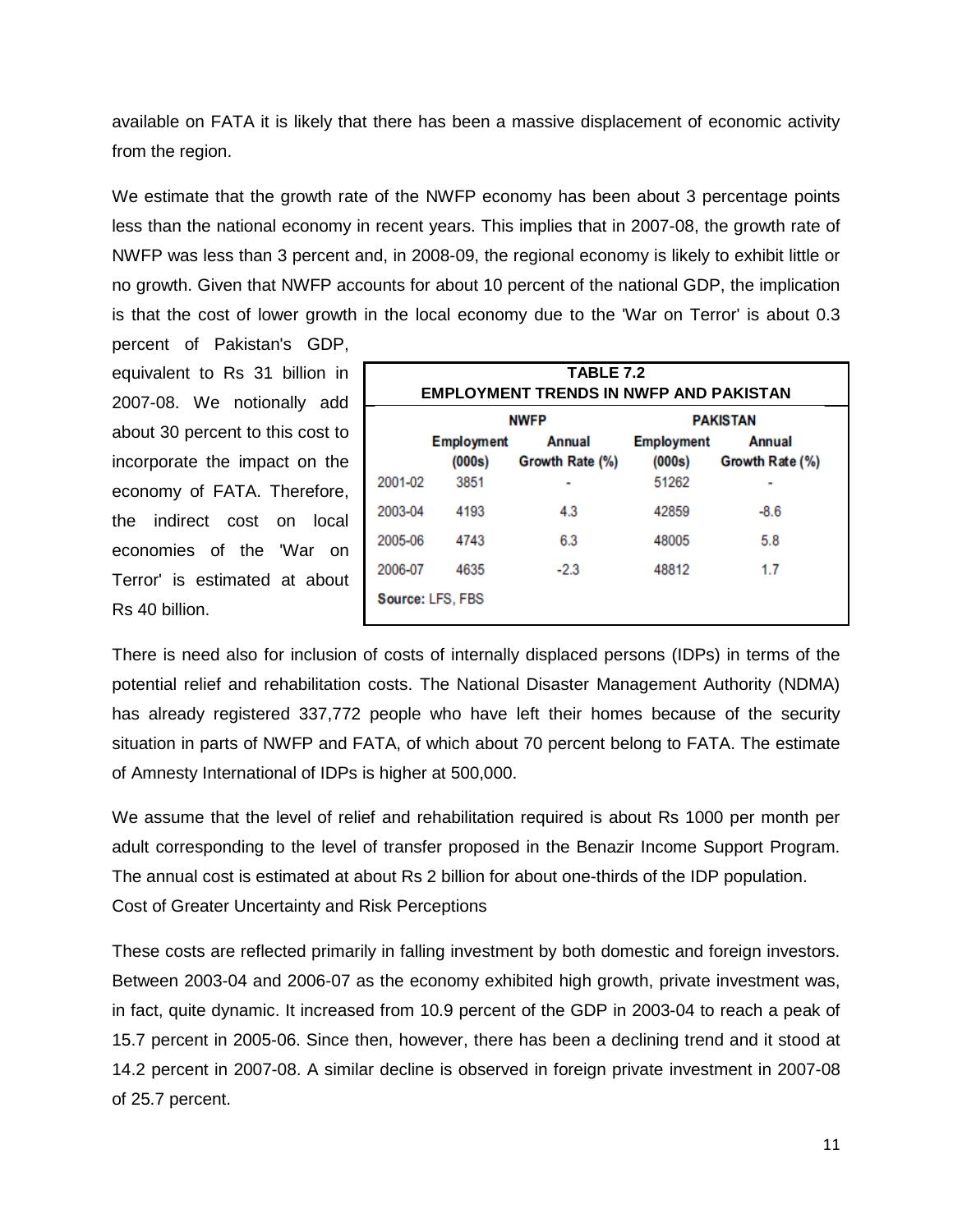A number of factors explain the sharp decline in private investment in 2007-08. These are as follows:

(i) Deterioration in the investment 'climate' due to the emergence of large macroeconomic imbalances and a sharp rise in the rate of inflation following the oil price shock, coupled with enhanced political instability in the lead up to the elections and formation of government thereafter.

(ii) High incidence of power loadshedding and other supply bottlenecks which have substantially raised the cost of doing business in Pakistan.

(iii) As highlighted earlier, a sharp increase in the number and intensity of acts of terrorism and risk perceptions being heightened following particularly the assassination of Mohtarma Benazir Bhutto.

Therefore, there are essentially three sets of factors responsible for the plummeting of private investment. We assume that the contribution of the factors is, more or less, the same to the fall of private investment of about 1.5 percent of the GDP from the peak level attained in 2005-06. As such, the enhanced perception of risk and uncertainty due to terrorism in Pakistan is responsible for a fall in private investment of 0.5 percent of the GDP in 2007-08, equivalent to Rs 52 billion.

Beyond this, the enhanced level of risk has affected the stock market capitalization. In fact, the Karachi Stock Exchange had shown remarkable buoyancy since 2003 and had emerged as one of the best performers in emerging markets. But in 2007-08 a process of decline set in, not only due to local factors but also because of the incipient global financial crisis which led to a fall in most markets in share values. Between the 1st of July 2007 to 30th June 2008 the share price index in KSE fell by 10.8 percent.

The extreme sensitivity of stock prices to mega-terrorist attacks is demonstrated by the consequences of the assassination of Mohtarma Benazir Bhutto. Prior to the 27th of December 2007, the day she was killed by a terrorist, the stock market had been showing an upward trend. The first day after the event the market collapsed by 696 points or almost 5 percent. Market capitalization of Rs 213 billion was wiped out overnight.

Given the fact that global factors are responsible for the fall in stock values in most markets, we estimate the differential between the fall of the market in Pakistan and elsewhere in Asia. It is assumed that local factors are responsible for this differential. Within the local factors, terrorism is assumed once again to have contributed one-third to the incremental fall. The composite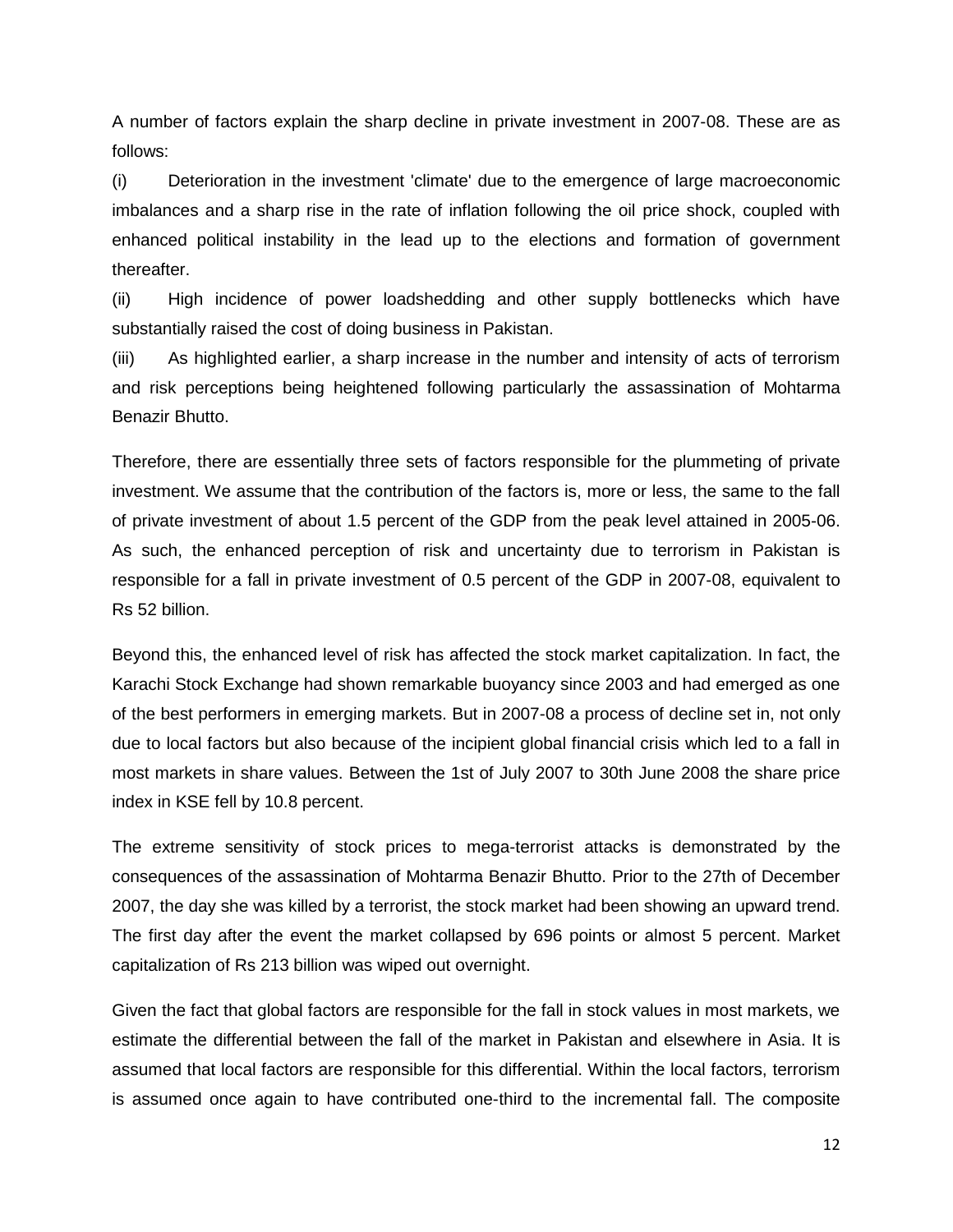regional index (S&P ASIA 50 INDEX) fell by 1.8 percent between end-June 2007 and end-June 2008. Therefore, the differential in rate of decline of KSE was 9 percent. With a market capitalization at the beginning of 2007-08 of Rs 4019 billion, this implies that the loss of value was about Rs 362 billion, of which one-third can be attributed as the cost of terrorism, amounting to about Rs 120 billion.

The next cost of higher risk and uncertainty arising from acts of terrorism is the negative impact on tourism and associated services performed by hotels, restaurants, etc. This is particularly relevant as some of the most attractive tourist locations are in the North of the country. There had, in fact, been buoyancy in travel expenditures to Pakistan as indicated by the balance of payments statistics maintained by the SBP. Between 2000-01 and 2006-07 income from travel to Pakistan had increased at the annual rate of almost 22 percent. But there was a significant drop in 2007-08. We estimate that in relation to the level projected on the basis of the past trend of growth, there was a fall of \$71 million. This is primarily attributable to the greater reluctance to travel to Pakistan because of higher risk associated with acts of terrorism. Therefore, the indirect cost of less travel to Pakistan is Rs 4 billion. This, of course, does not factor in the decline in domestic tourism. It is not surprising that losses of the national carrier, PIA, have been rising from Rs 4.4 billion in 2005 to Rs 13.4 billion in 2007, due to loss of market and higher fuel prices.

Combined with the fall in tourism is the negative impact on the hotel industry and other linked service activities. During 2008, the Pakistan Hotels Association indicates a sharp drop in hotel occupancy rates, especially after the bombing of Marriott Hotel. In addition, there are less hotel events like conventions, marriages, etc., due to excessive security arrangements. A conservative estimate is that occupancy rates in 2007-08 have declined from about 60 percent earlier to close to 40 percent.

The Tourism Division of the GoP estimates that there are about 38,000 lettable rooms in hotels in Pakistan. The average tariff per room is estimated at Rs 2000 per day. A fall in occupancy of 20 percentage points implies a loss in income of over Rs 5 billion. We double this estimate to allow for the loss in other hotel income and in the income of associated services like restaurants, tour operators, transport, etc. Therefore, the indirect cost of loss of travel and tourism and downstream activities due to terrorism is about Rs 10 billion.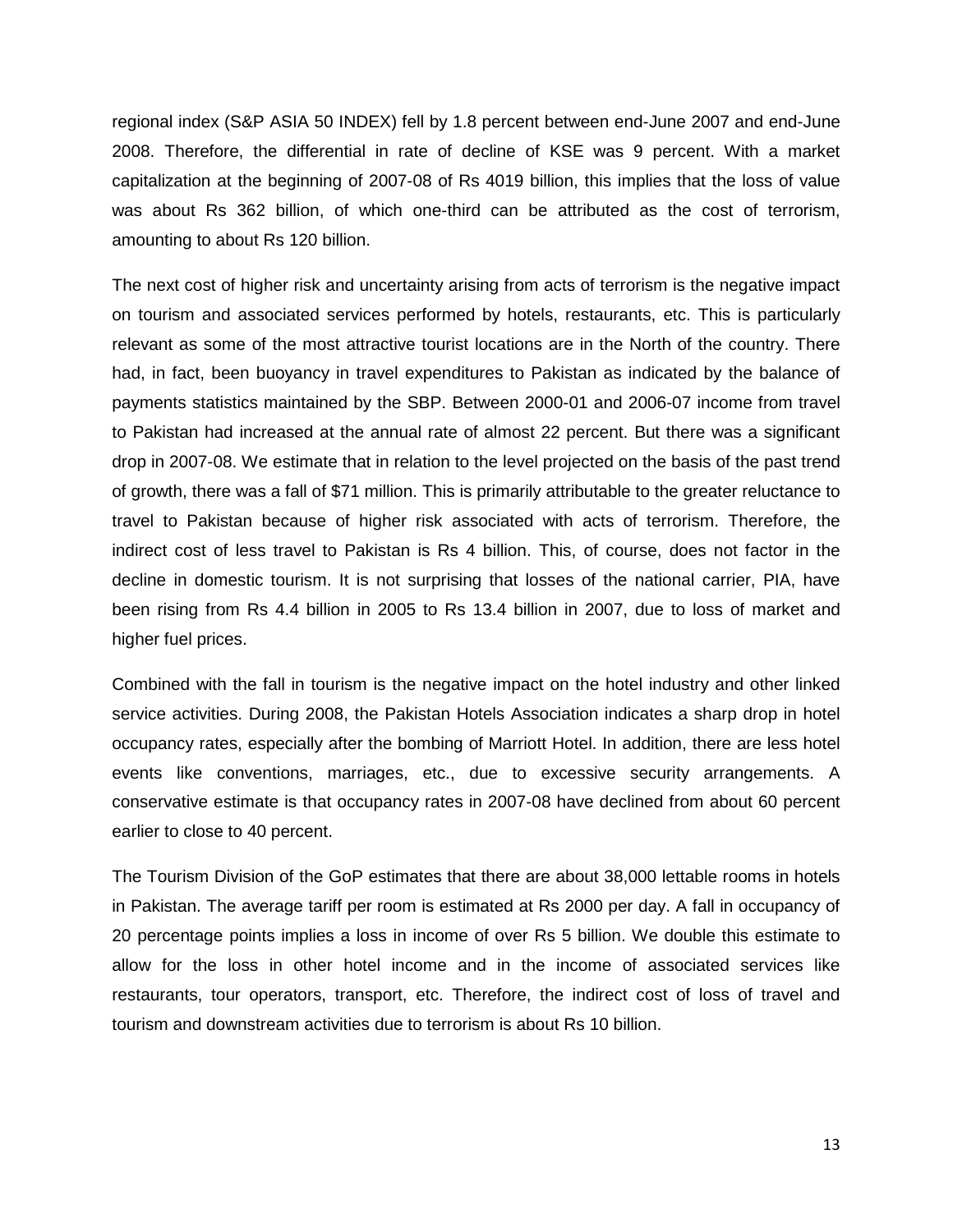Finally, in the area of indirect costs we have to factor in the higher costs of insurance. With the

rise in terror related acts, premia for providing insurance cover on such acts has skyrocketed. Following the destruction of property in the riots in the aftermath of assassination of Mohtarma

Benazir Bhutto, general insurance companies had to honor claims of over Rs 3 billion, which wiped out the

| BOX 2                                                                                                                                                               |                                         |  |  |  |
|---------------------------------------------------------------------------------------------------------------------------------------------------------------------|-----------------------------------------|--|--|--|
| <b>INDIRECT COSTS OF TERRORISM</b>                                                                                                                                  | [Rs in Billion]                         |  |  |  |
| <b>Costs to Local Economies</b><br>Loss of economic growth in NWFP and FATA<br>Cost of IDPs                                                                         | 40<br>2                                 |  |  |  |
| <b>Costs of Higher Risk Perception and Uncertainty</b><br><b>Fall in Private Investment</b><br>Fall in Stock Market Capitalization<br>Decline in Travel and Tourism | 52<br>120<br>4                          |  |  |  |
| Fall in Hotel Occupancy and Income from<br>Associated services<br><b>Rise in Insurance Costs</b><br><b>Total Indirect Costs</b><br><b>SAY</b>                       | 10<br>3<br>231<br><b>Rs 230 Billion</b> |  |  |  |

premium income for more than a year. There has, in fact, been a big increase in demand for terrorism insurance following the Marriott bombing. However, domestic insurance companies are limited by the reluctance of foreign companies to provide reinsurance to Pakistani companies.

Some companies have started to provide cover of uptoRs 100 million against acts of terror but the premium rate has gone up to a high of 4 percent, as compared to the past rate of about 1 percent. We estimate that the cost of higher insurance premia is about Rs 3 billion on an annualized basis.

Overall, the indirect costs of terrorism can be aggregated to Rs. 230 billion (See Box 4.9).

The implications of higher transaction costs due to terrorism in the form of delays in the movement of consignments, costs of maintaining higher inventories and larger time costs at airports, etc., have not been quantified due to lack of data. These represent areas for further research.

#### **8. Policy Recommendations**

The total costs of terrorism in Pakistan are high, estimated at Rs 380 billion, at the 2007-08 base. The distributional consequences of these costs on the 'War on Terror' need to be highlighted. Higher security expenditures run the risk of 'crowding out' other expenditures related to the provision of basic social and economic services and thereby having on adverse impact especially on the lower income groups. This is mitigated partly by the reimbursement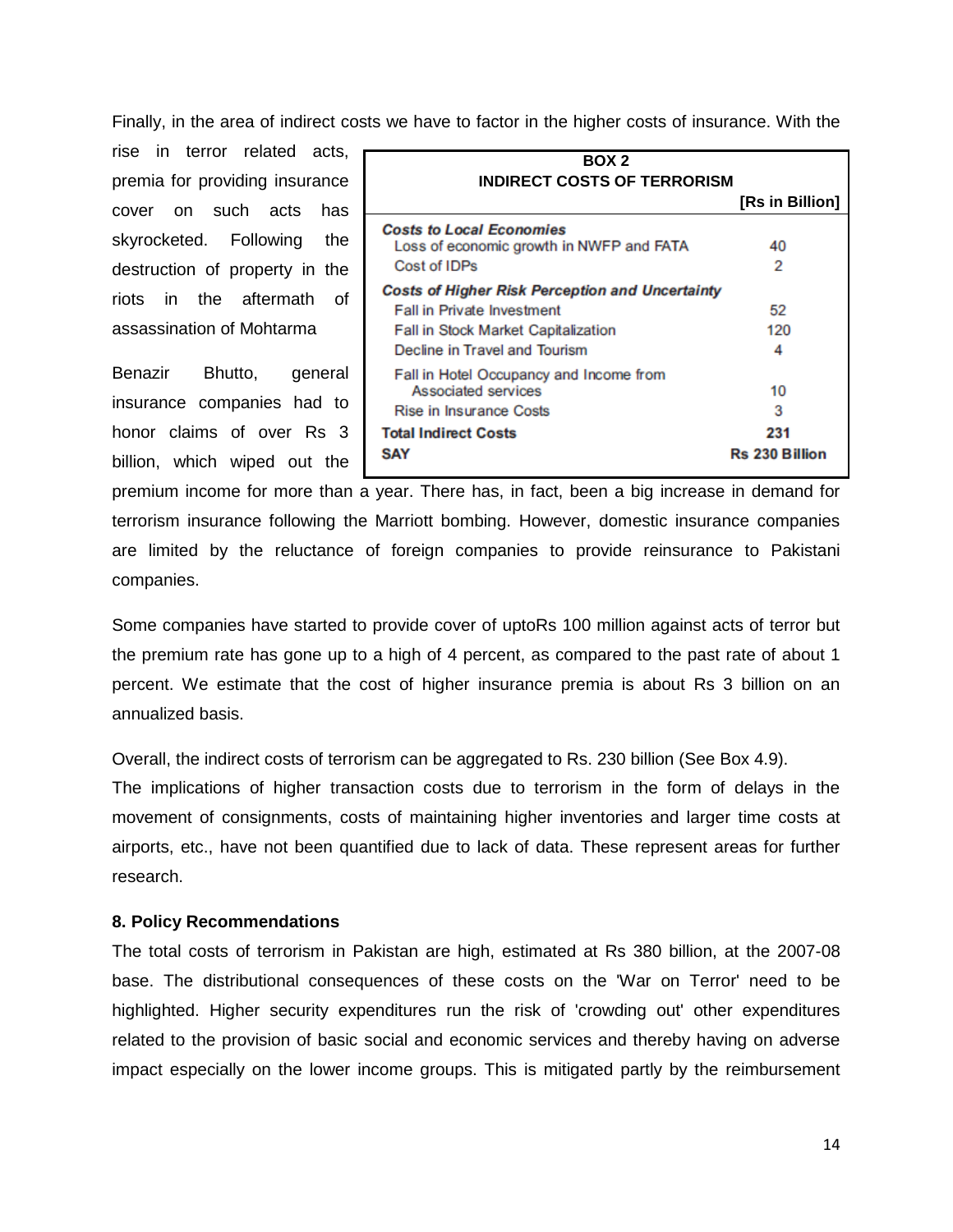from the USA of the additional military expenses but remains a real threat in the context of higher expenditures on law and order (especially police) by the provincial governments.

Beyond this, the negative implications for the relatively poor include the loss of property and livelihoods in the affected areas which are among the most backward regions of the country, primarily as a consequence of dislocation of economic activity, including in the labor-intensive sector of tourism. The human dimension is manifested most acutely not only in the loss of life but also in the emergence of large numbers of IDPs.

For the relatively well-off, the costs consist of foregone investment opportunities and decline in wealth associated with the fall in share values, due to heightened levels of risk and uncertainty. There are also higher costs to the corporate sector in the form of larger premia for insurance coverage and increased transaction costs.

A number of important conclusions emerge from the analysis of the costs of terrorism. First, as the incidence of terrorist acts and counter-terrorism operations has increased rapidly, the benefits of participation in the 'War on Terror' are falling while the costs are rising sharply. In 2007-08, the inflow of concessional assistance from the USA was about \$ 1.9 billion, whereas the cost is over three times higher at \$ 6 billion. There has, therefore, been substantial undercompensation for Pakistan's participation in the 'War on Terror', which has been limited largely to reimbursement only for the costs of military operations. This, at least, partly explains the lack of some ownership of the war effort. The recent commitment by President Barak Obama that the USA will pass a bill in Congress to authorize economic aid to Pakistan of \$ 1.5 billion per year for the next five years, will raise the quantum of concessional assistance from USA to Pakistan but the level of support will still remain at less than half the costs of the 'War on Terror'. It is important that the full costs of the 'War on Terror' are highlighted to donors in the subsequent meetings of the Friends of Democratic Pakistan.

Second, the past experience with utilization of the concessional support is not very positive. From the viewpoint of achieving sustainable higher growth and promoting employment, especially for alleviating poverty, it is perhaps better if Pakistan is also given preferential access to markets, especially for textiles, in the USA, EU and Japan. While the proposal for Reconstruction Opportunity Zones (ROZs) in the affected areas, enjoying preferential access, is worthy of consideration, it is unlikely that in the short run much investment will be diverted to these areas despite the incentive given the prevailing situation. It is important that as an alternative fast-track concessional assistance is provided for public investments in